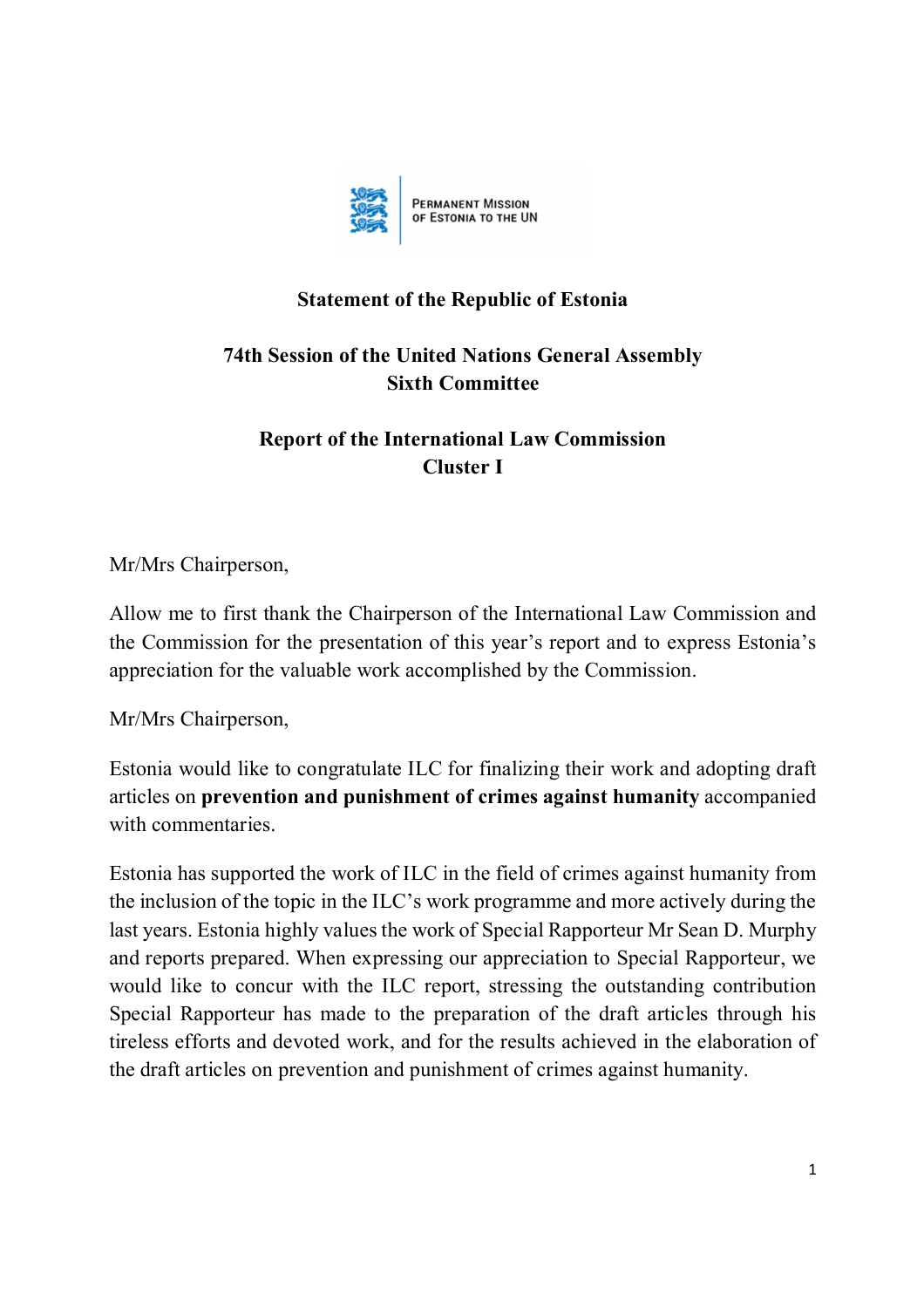We are glad that the process of ILC on the preparation of draft articles and their commentaries has been a transparent and inclusive one and that all interested states, organizations, as well as civil society have had the possibility to contribute. The numerous comments submitted to the ILC show interest and importance that different stakeholders pay to this topic.

For Estonia, this kind of engagement in the discussions of ILC on preparations of draft articles of a possible future international convention has been extremely valuable exercise as this has been for the first time we have entered actively in this type of process. As rules based world order, respect for and promotion of international law, humanitarian law and human rights are at the core of our foreign policy and as incoming Security Council member, we feel that this is our common responsibility to take a stance when question of crimes against humanity is at stake. We can encourage other States who hesitate whether in the future to contribute to this kind of exercise, to do so. We are also inspired by the attention paid in the ILC drafting process to the commentaries of States.

ILC has completed its work and now it is for States to continue it. Estonia would like to join all other delegations who have already expressed their support to the draft articles in their entirety and to the elaboration of a relevant convention based on the draft articles. We are flexible whether the work will be carried out within the framework of UNGA or at an international conference. However, the latter being our preference.

There are two aspects we would like to stress in this connection. Firstly, we would like to express our strong support to the recommendation of the ILC to elaborate a convention based on the draft articles and its commentaries. Secondly, we would like to stress the inclusiveness of the drafting process and its quality, so that after completion of the work, we will come to a universally accepted and universally ratified international convention, which helps to safeguard peace and security and well-being of our nations.

We are satisfied that preamble paragraphs make ample reference to applicable international law including reference that crimes against humanity form peremptory norm of international law, *jus cogens*. We also highly value extensive commentaries of the ILC report to draft articles, which are highly relevant and form important part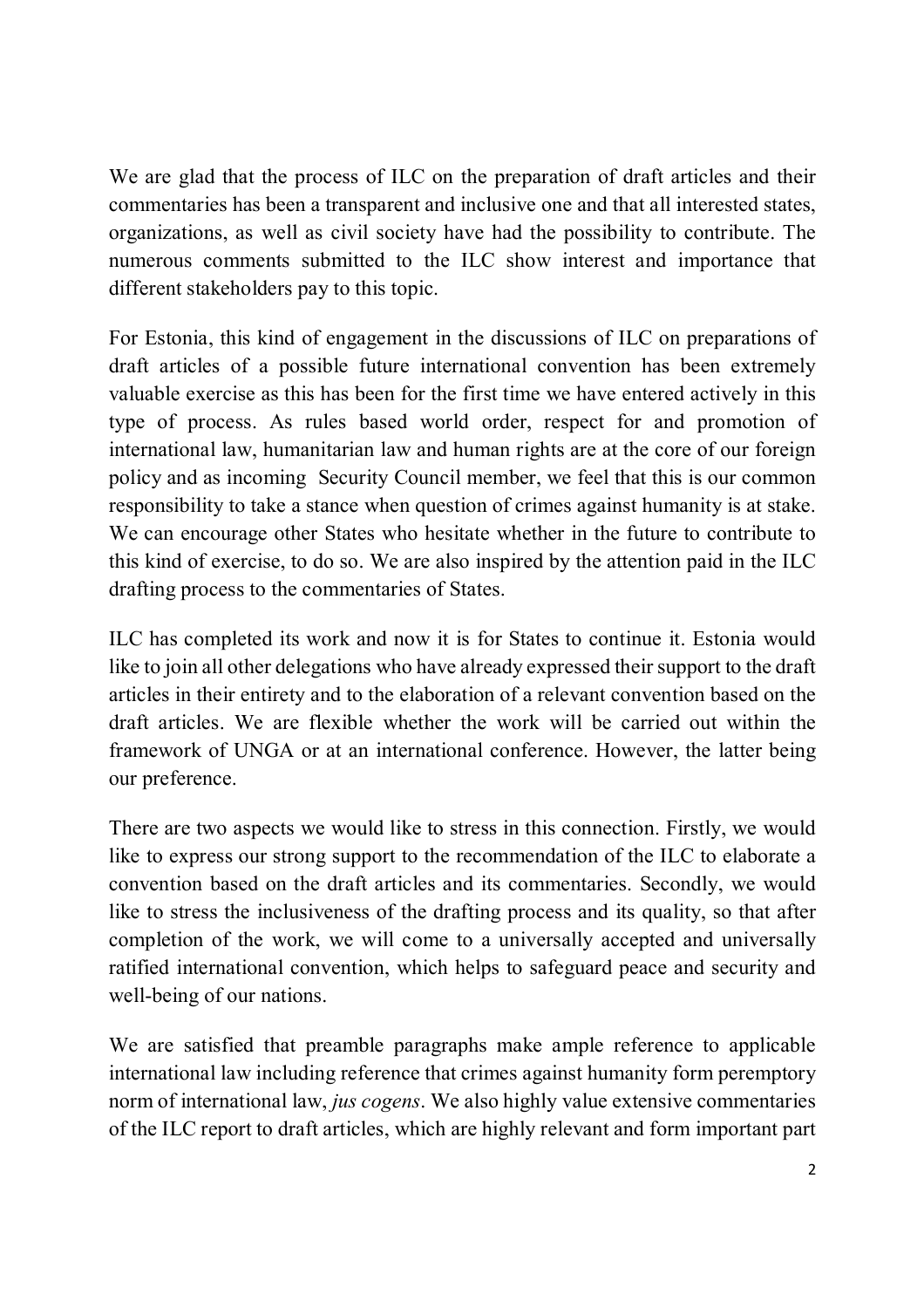of the work carried out by ILC and explain and answer to different concerns raised during the discussions.

As we have already pointed out in our written comments that draft articles take into account the developments of international law, set a realistic outlook for the future and constitute an appropriate basis for the preparation of a convention against crimes against humanity. This is even more so today as ILC has positively reacted to the outcall of many commentaries to the draft articles to leave out the definition of "gender" from draft article 2 definition of crimes against humanity. We very much welcome this development, which takes into account principles of human right and equal treatment. We also appreciate that article 6 "criminalization under national law" includes paragraph 8 according to which states should take measures to establish liability of a legal person for crimes against humanity.

Elaboration of the convention on elimination and prevention of crimes against humanity will fill the current gap in international law and will strengthen the international criminal law system alongside relevant international treaties on genocide and war crimes. This will assist, inspire and oblige states to review their national laws and strengthen international cooperation to stand against most serious international crimes and fight impunity.

Estonia once again commends Special Rapporteur Mr Sean D. Murphy and the Commission for the achievement.

Mr/Mrs Chairperson,

Turning now to the **peremptory norms of general international law (***jus cogens***)**, Estonia would like to welcome the  $4<sup>th</sup>$  report and convey our gratitude to the Special Rapporteur Mr Dire Tladi for his work on 19 draft conclusions. We believe that our objective as States is to participate and contribute to the development of legal norms and instruments. Estonia welcomes the aim to provide guidance to all those who may be called upon to determine the existence of a peremptory norm.

Estonia would like to express its support to the Draft Conclusion 3. The analysis of international and national case law as well as state practice brings forth that the *jus*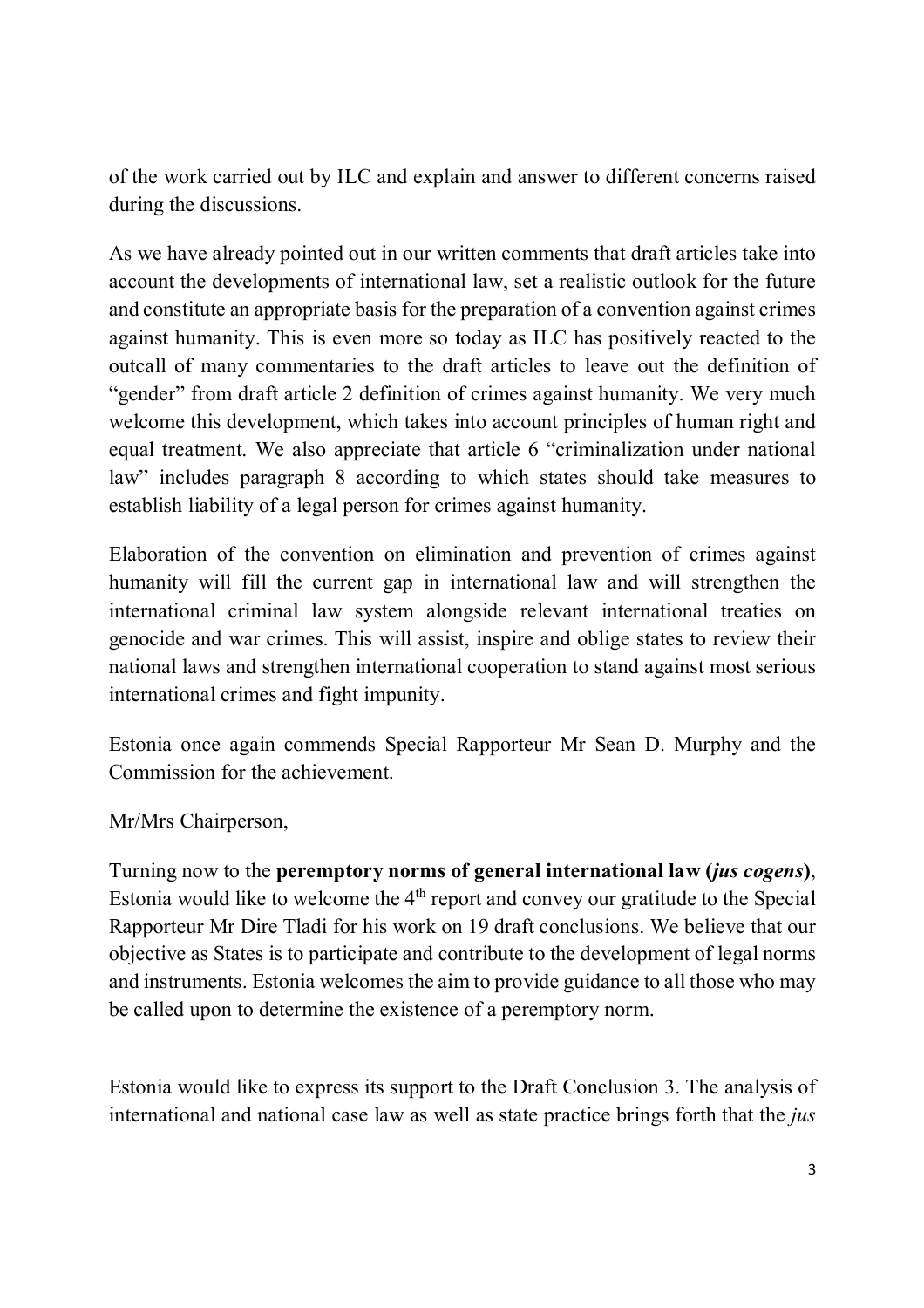*cogens* norms are upholding the most fundamental values of international community and therefore the characterisation presented is appropriate.

Paragraph 2 in the Commentary for the Draft Conclusion 4 explains the necessity to establish the existence of the criteria in order to determine whether a norm is of peremptory nature. However, it remains rather ambiguous what does the attempt to establish entail. It might need some further explanation or examples based on either case law or state practice, how it is possible to determine that a norm can be characterised in accordance with paragraph a and b of Draft Conclusion 4.

Estonia welcomes the aim of Draft Conclusion 6 to clarify the requirement of acceptance and recognition in connection with *jus cogens* norms. However, in order to clarify the first paragraph, Estonia suggests to add the legal term of *opinio juris* to the end of the sentence, making it more immediately clear what distinction the paragraph aims to portray.

Draft Conclusion 7 reflecting on what is meant by international community of States as a whole could be further substantiated in the paragraph 6 of the Commentary. It explains that the recognition and acceptance of the "overwhelming majority", "virtually all States", "substantially all States" or "the entire international community of States as a whole" is required. Estonia finds that this reference should be substantiated with additional examples of international case law.

Estonia welcomes the new version of Draft Conclusion 10 and 11. The revised Draft Conclusions consolidate the legal consequences of the legality of the treaty and consequences for the parties if a treaty or some provisions of the treaty are in conflict with *jus cogens* norm. Last year a view was expressed and supported by Estonia that the analysis should include international organisations, which can create obligations to states, Estonia would like to emphasize this once more, that *jus cogens* norms should be viewed from this perspective as well. As to Estonia's observation in 2018 session, we welcome the wording of the Draft Conclusion 12 being in accordance with the Article 71 of the 1969 Vienna Convention on the Law of Treaties.

Considering Draft Conclusion 14, Estonia welcomes the amendments made to the paragraph 1 on the Draft Conclusion and the analysis brought forward in the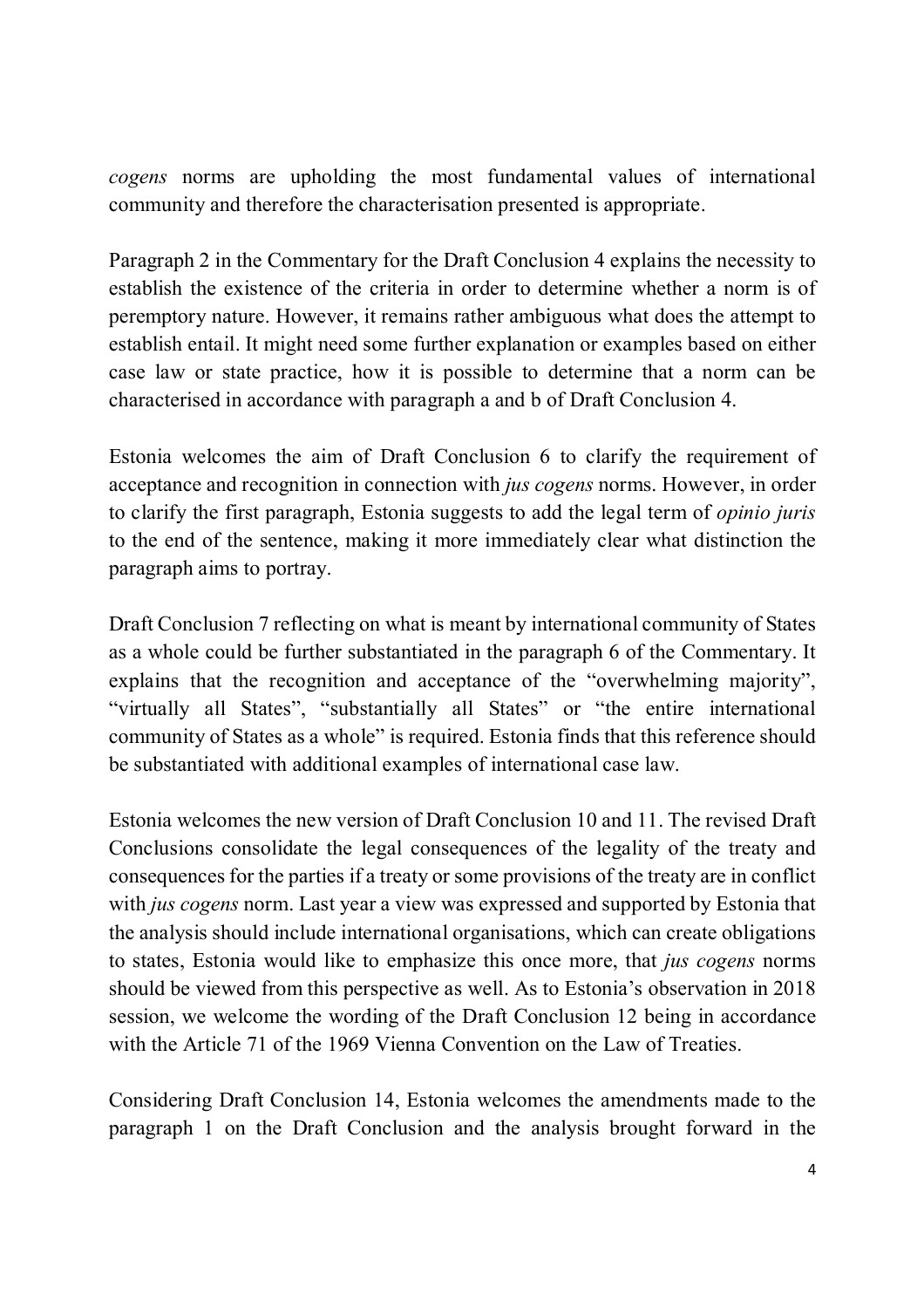paragraph 5 of the Commentary. It captures the suggestions made in 2018 that it should further consider customary international law as main basis for *jus cogens* norms to emerge. However, Estonia finds that the suggestions regarding the issue that the elements required for the development of customary international law – state practice and *opinio juris* – cannot give rise to a norm in accordance with *jus cogens* has not been addressed in the Commentary.

As it was suggested in 2018 that further clarification is required between obligations *erga omnes* and its relation to *jus cogens* norms, Estonia supports the analysis provided in paragraph 2 and 3 of the Commentary to the Draft Conclusion 17. It offers a clear distinction between the fact that all *jus cogens* norms give rise to obligations *erga omnes*, however not all obligations *erga omnes* have *jus cogens* nature.

Estonia supports the Draft Conclusion 21 and that it has been brought in accordance with Articles 65 and 67 of the 1969 Vienna Convention. However, Estonia suggests to approach this question somewhat cautiously because as the Paragraph 4 of the Commentary to the Draft Conclusion explains – it aims to find a balance between not imposing treaty rules on States that are not bound by such rules and taking into account the need to avoid unilateral invalidation of rules.

Estonia welcomes the extensive work reflected in the non-exhaustive list of Draft Conclusion 23 and the added Annex. Estonia believes that such analysis is vital for further discussions on *jus cogens* and for further evaluation on how international law is developing.

To conclude, Estonia supports and welcomes the considerable effort made by the Special Rapporteur. The Draft Articles are developed in a logical and coherent manner. In addition, Estonia welcomes the effort by the Special Rapporteur to level the use of language between the report and the 1969 Vienna Convention.

To conclude, we note that the draft conclusions have been transmitted to States and international organisations for comments and observations and are grateful for this opportunity. We will carefully study the text and reply to the Commission as appropriate.